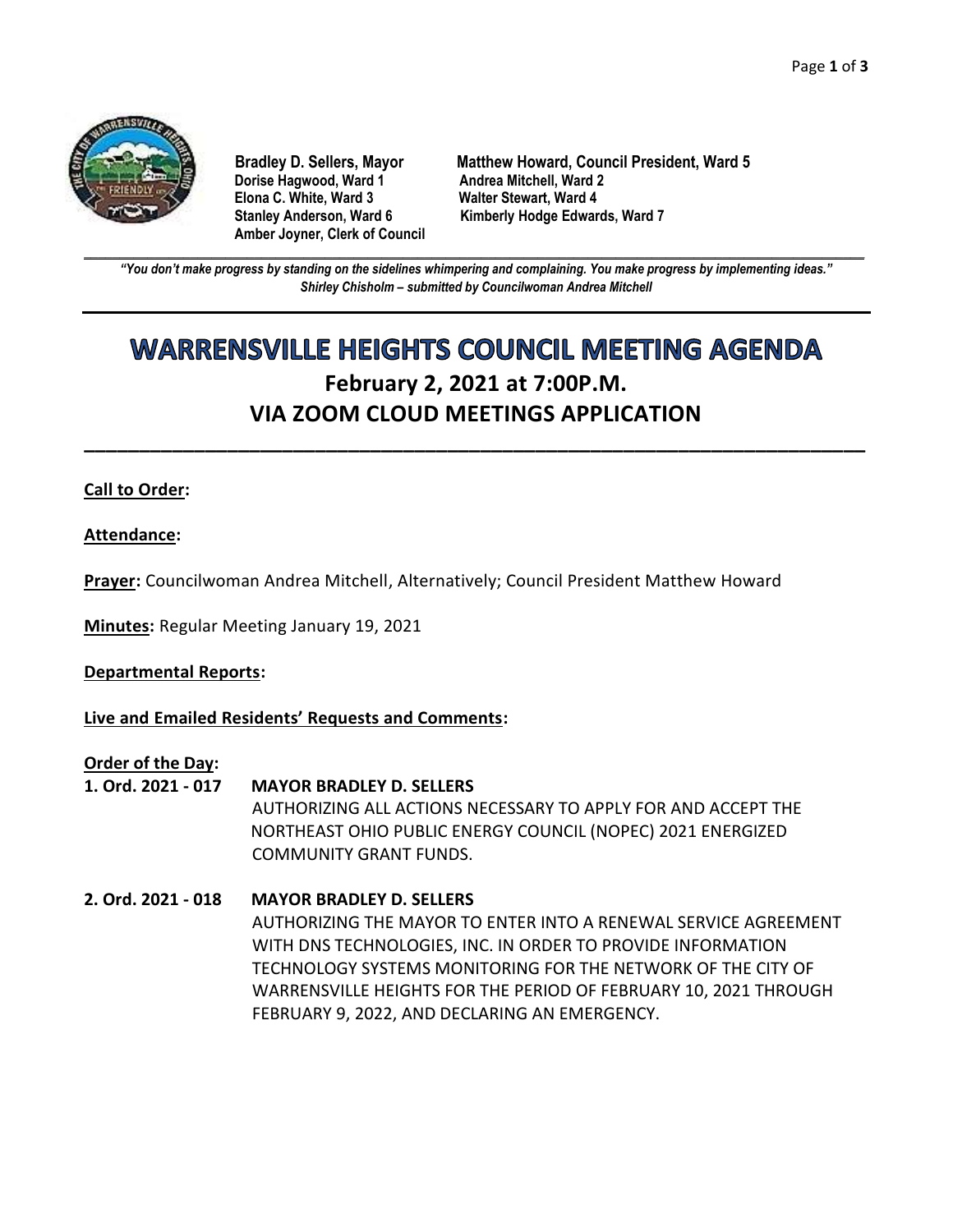## **3. Ord. 2021 - 019 MAYOR BRADLEY D. SELLERS**

AUTHORIZING THE MAYOR TO ENTER INTO A RENEWAL SERVICE AGREEMENT WITH DNS TECHNOLOGIES, INC. IN ORDER TO PROVIDE INFORMATION CONSULTING AND MAINTENANCE SERVICES FOR THE NETWORK OF THE CITY OF WARRENSVILLE HEIGHTS FOR \$44,840.00 FOR THE PERIOD OF FEBRUARY 10, 2021 THROUGH FEBRUARY 9, 2022 PURSUANT TO ARTICLE VI, SECTION 5 OF THE CITY'S CHARTER, AND DECLARING AN EMERGENCY.

## **4. Ord. 2021 - 020 MAYOR BRADLEY D. SELLERS**

AUTHORIZING THE MAYOR TO ENTER INTO A RETENTION AGREEMENT WITH ZASHIN & RICH CO., L.P.A. (JON M. DILENO, LEAD ATTORNEY) FOR EMPLOYMENT LAW SERVICES, AND DECLARING AN EMERGENCY.

## **5. Ord. 2021 - 021 COUNCILWOMAN ANDREA MITCHELL (PLANNING COMMISSION CHAIR)**

ACCEPTING THE RECOMMENDATION OF THE PLANNING COMMISSION TO APPROVE THE APPLICATION OF STEVE DZURANIN OF MOODY-NOLAN, INC., REPRESENTING THE WARRENSVILLE HEIGHTS CITY SCHOOL DISTRICT, FOR THE CONSTRUCTION OF THE NEW MIDDLE SCHOOL AND HIGH SCHOOL INCLUDING GRADING, UTILITIES, PAVEMENT AND LANDSCAPING LOCATED AT 4270 WARRENSVILLE CENTER ROAD, WARRENSVILLE HEIGHTS, OHIO, 44128, PPN 761- 17-001.

## **6. Res. 2021 - 004 MAYOR BRADLEY D. SELLERS**

AUTHORIZING THE MAYOR AND OTHER OFFICIALS OF THE CITY OF WARRENSVILLE HEIGHTS, AS APPROPRIATE, TO SELL OR DISCARD CERTAIN ITEMS FROM THE FIRE DEPARTMENT OF THE CITY OF WARRENSVILLE HEIGHTS THAT ARE NO LONGER IN USE.

## **7. Res. 2021 - 005 MAYOR BRADLEY D. SELLERS**

AUTHORIZING THE ADMINISTRATION OF THE CITY OF WARRENSVILLE HEIGHTS TO ENTER INTO NEGOTIATIONS WITH THE WARRENSVILLE HEIGHTS CITY SCHOOL DISTRICT FOR THE LEASE OF OPERATIONAL SPACE IN THE WARRENSVILLE HEIGHTS SERVICE GARAGE LOCATED AT 18909 MILES ROAD, WARRENSVILLE HEIGHTS, PERMANENT PARCEL NUMBER OF 762-05-023.

## **8. Res. 2021 - 006 MAYOR BRADLEY D. SELLERS**

AUTHORIZING THE ADMINISTRATION TO APPLY FOR, AND ACCEPT IF AWARDED, THE 2021 CUYAHOGA COUNTY SOLID WASTE DISTRICT COMMUNITY RECYCLING AWARENESS GRANT, AND DECLARING AN EMERGENCY.